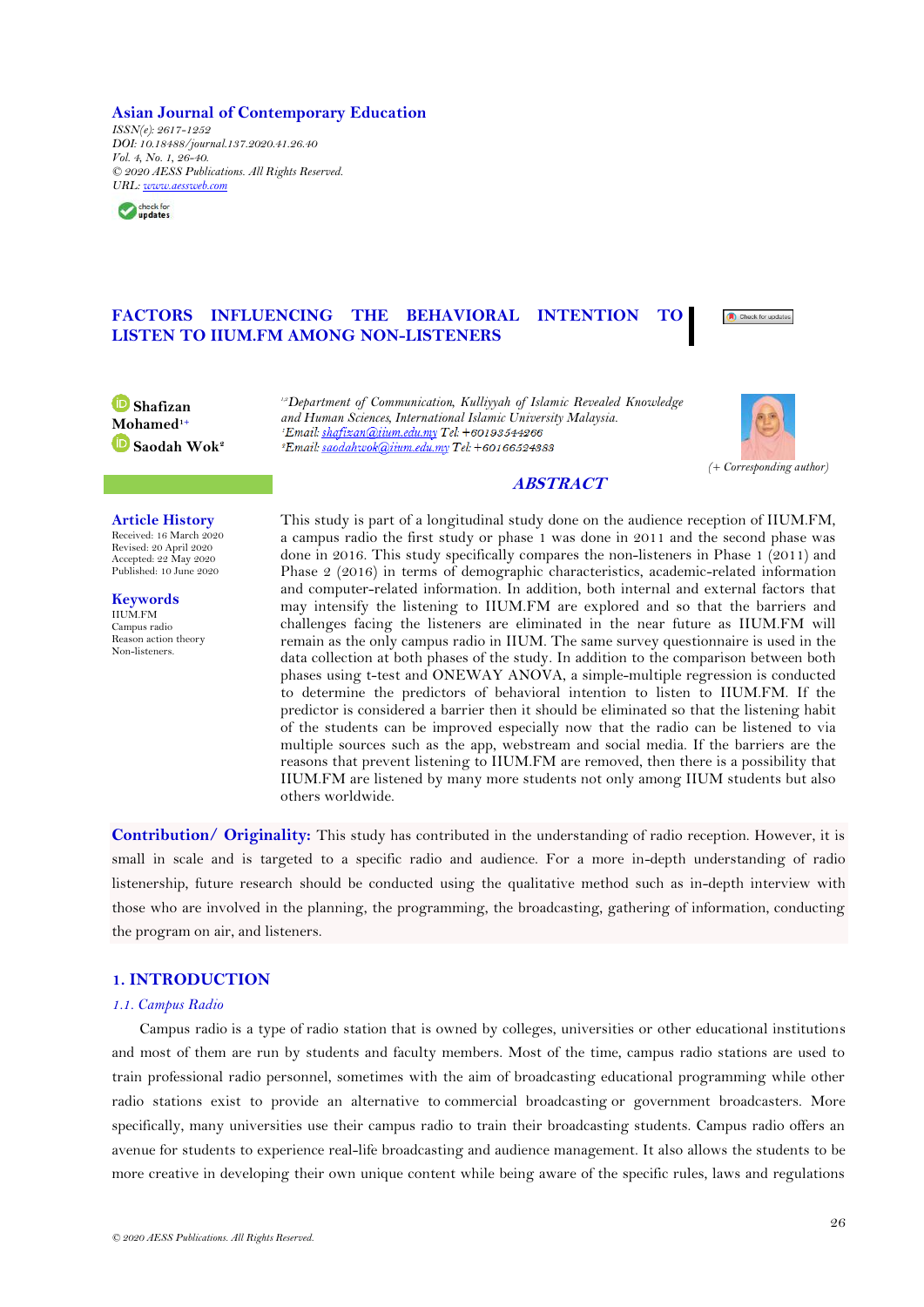that govern their broadcast. In countries like Ghana [\(Serwornoo, 2017\)](#page-14-0) and Canada, [Fauteux \(2015\)](#page-13-0) campus radio are sometimes considered as community radio. In this sense, the radio station is seen to not only serve the university community but also other nearby communities. These campus radio are expected to produce contents that are not just entertaining but also beneficial and informative to the community.

Campus radio is strategically and pedagogically beneficial. It could be an important medium for universities to reach out and to interact with their international students" communities while promoting a "campus identity" that could help create a sense of belonging among the students, faculty members and administrative staff. According to [Wilson \(2015\)](#page-14-1) a program dedicated to university news can be good to keep students and the wider community informed of developments at the university. Studies show that campus radio can also be politically influential when it comes to campus and even in the national election [\(Ashraf, 2014;](#page-13-1) [Wucheng, Ling, Qingdao, &](#page-14-2) Fan, 2016).

#### *1.2. Campus Radio in Malaysia*

Campus radio stations are generally licensed and regulated by national governments [\(Fauteux, 2015\)](#page-13-0). In Malaysia, campus radios are under the purview of the Malaysian Communications and Multimedia Commission (MCMC). MCMC approves the licences as well as the spectrum requirements for campus radios. [MCMC \(2007\)](#page-13-2) defines campus radio "as a type of low power FM radio station that is owned and operated by the University. It shall provide a restricted FM radio service within the University campus areas and to University's campus community only".

According to [MCMC \(2007\)](#page-13-2) the main purpose of the Campus Radio is to provide the opportunity for the students to gain live broadcasting training experience, promote cultural and linguistic diversity as well as to facilitate discussion and expression of opinion among the students. In addition, it also relays information, news and relevant University-based content for the campus community. Any local university interested to open and operate a Campus Radio station is required to apply a license under the Communication and Media Act (CMA) 1998.

Many public and private higher institutions in Malaysia own a radio station. However, only a small number are full-fledged broadcast radio with FM frequency. Universiti Institut Teknologi Mara (UiTM) is the first local university to have a broadcast radio station. Established in 1997, the station is a partnership with Radio Televisyen Malaysia (RTM). The radio can be tuned in at 93.6 FM. Other broadcast campus radio stations are PutraFM (Universiti Putra Malaysia), Kampus Kita FM 91.1 (Universiti Malaysia Sabah) and Uniutama.fm 97.5 FM (Universiti Utara Malaysia). Other institutions have chosen to establish online radios. To date, more than 20 colleges and universities have an online radio station (based on the authors" own research). Online radios are comparatively easier and cheaper to establish. They are not required to get licensing from MCMC. However, they are still governed by the same programming and content requirements. For example, an online campus radio can still be summoned and penalized if it airs content that may affect issues such as ethnic relations and religious sensitivities. Online radio is also bounded by copyright laws. All campus radios are required to pay copyright bodies such as the Music Author"s Copyright Protection (MACP) a certain amount of money based on the number of copyrighted music and content they play.

## *1.3. Background of the Study*

Founded on April 19, 2010, and officially launched on May 26, 2010, IIUM.FM is the online campus radio for the International Islamic University Malaysia (IIUM). It broadcasts 24 hours a day, everyday to a worldwide audience via internet streaming. The radio station is specifically owned by the Department of Communication at the university"s Kulliyyah (faculty) of Islamic Revealed Knowledge and Human Sciences (KIRKHS). IIUM.FM is also answerable to the Malaysian Communications and Multimedia Commission (MCMC) for compliance with all laws, rules, and regulations pursuant to the operation of the station. What is unique about the radio station is that it is entirely run by the students. Under the supervision of lecturers and staff members of the department, the students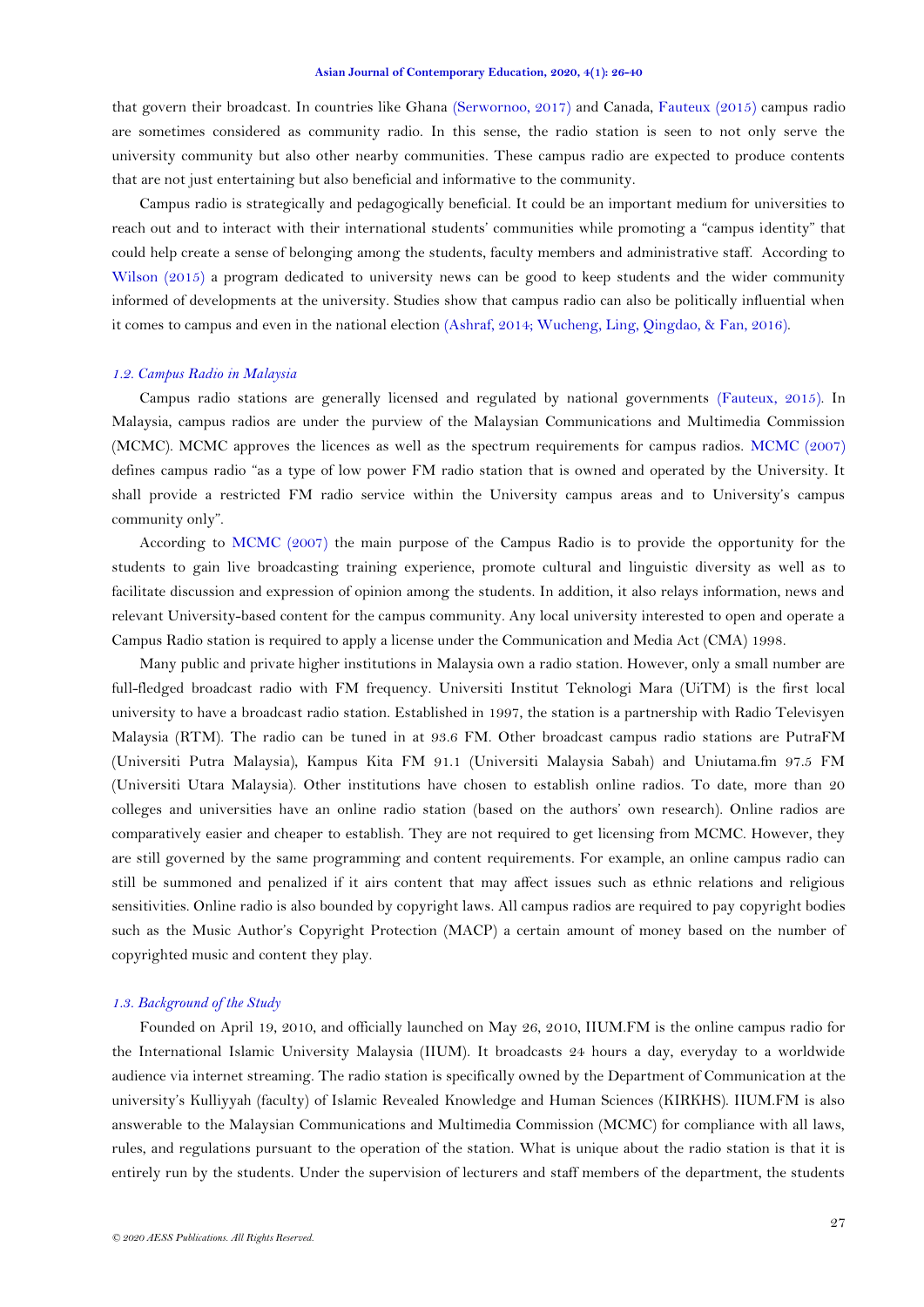are given the opportunities to apply what they learn in the classroom such as radio editing and media producing by managing the well-equipped radio station that has digital mixing consoles, high-quality audio equipment, and production rooms. By handling the radio's daily operations, the students are also able to put into practice what they learn about media and communication by continually producing programs and social media contents that can inform the campus community, the public and IIUM alumni around the world regarding the university's activities, and current issues from the academic and Islamic perspectives.

It can be said that IIUM.FM is the bridge that links the university and its aspirations to the outside world. The English language is used, as the main medium of interaction and this should appeal to the global audience. At the same time, other languages are also used such as Arabic, Malay, Hindi and Mandarin. In the studio, activities include around the clock positive and meaningful music, religious sermons and talks, and interviews with prominent personalities. Outside the studio, IIUM.FM heavily covers University and Student Union events while also reporting on major news events.

## *1.4. The Purpose of IIUM.FM*

IIUM.FM was initially established to serve as an instructional laboratory for the Department of Communication at the International Islamic University Malaysia (IIUM). It was supposed to enable the department to specialize in radio production and create many professionals in the radio industry. But soon after, it became more than just an instructional lab and was turned into the university"s media outlet. The expectation placed on the station increased as the university demands that the radio become more open by providing information and entertainment programming that can meet the interest of the general public and not limited only to the university and surrounding communities.

Content wise, IIUM.FM has managed to build its own unique sound and identity by introducing and entertainment yet educational format that balances intellectual, spiritual and musical components. The radio plays all kind of content including music, Public Service Announcements (PSA), motivational capsules, religious sermons and Quranic recitations. The radio format was developed and continuously improved throughout the years following a number of research studies done by the students and staff at the department. The programming elements used by the station are similar to the ones used in the commercial radio industry. This gives the students an early industrial training that will later help them attain professional positions at any contemporary radio stations. Not just limited to music and entertainment, IIUM.FM hosts many credible talk programs that cover issues that range from the personal to the public as well as the local to the international. Prominent speakers from within and outside the campus are invited to share their thoughts and opinions on issues that affect not only the students but the community as well. The station also airs news updates twice a day, sourcing news from different news providers in an attempt to provide a more objective and an all-encompassing news and information.

### *1.5. Challenges of Technological Advancement*

Throughout the seven years it has been in operation, IIUM.FM has gone through numerous technological change and development. In its early years of operation that is in the years before the studio was built in 2010 the radio operated in a classroom with only basic equipment. Although it was already established as an online only radio, the transmission and reception were very much restricted by the lack of equipment and limited Internet connection. A modern and well-equipped radio station was only built in May 2011. The studio boasts industry standard radio equipment and facilities that allowed it to have quality production and transmission. However, while radio production was active, audience reception of the radio was still slow mainly because of the slow campus Internet connection that was unable to support mass radio streaming [\(Lahabou, 2011\)](#page-13-3).

Despite having provided the best equipment, the radio was affected by the rapid changes of Internet technologies on many occasions. In 2015 for example, the radio transmission was affected by the slow demise of the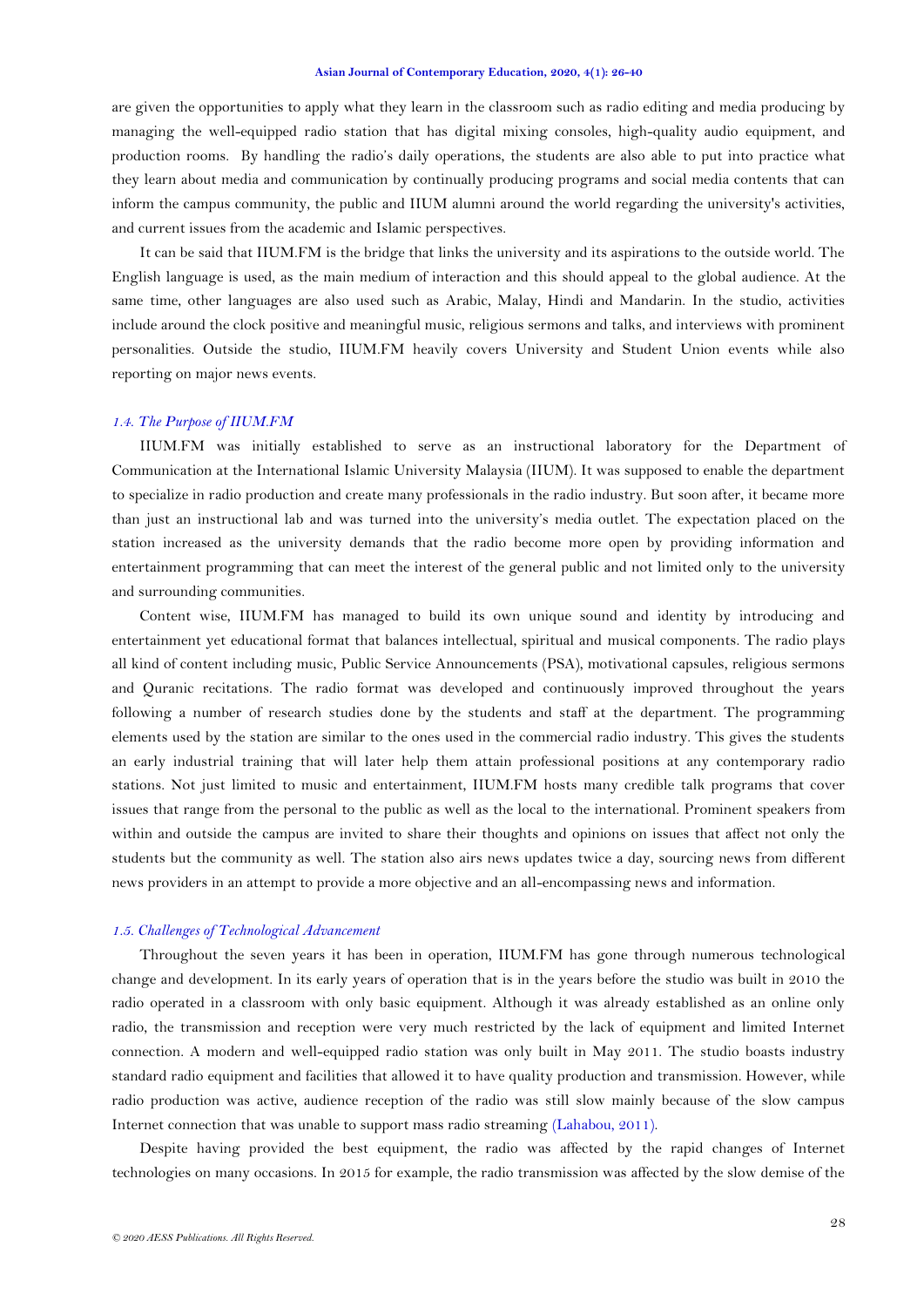#### **Asian Journal of Contemporary Education, 2020, 4(1): 26-40**

"Microsoft Media System" which it uses. The Microsoft system was not dynamic and therefore was not compatible in the changing Internet environment that works on many open platforms such as Firefox, Chrome, and Android. Due to this the radio can only be streamed via Microsoft"s Internet browser that is Internet Explorer at the time. This became a problem, as Internet Explorer was no longer popular with the masses. People were no longer using Internet explorer and hence were not able to stream the radio. In addition to this issue, the Microsoft system did not support mobile technology and this limited IIUM.FM streaming to laptops and computers only. The radio cannot be heard via mobile devices. This was a major hindrance as most Internet users were mobile and were mostly dependent on their Smartphones and mobile devices. IIUM.FM needed to have its on application as it has become the most effective and efficient method for online radio as it allows for fast, simple, mobile and interactive connection for the audiences.

Because of budget constraints, the radio was not able to buy new equipment and software. However, with the assistance and cooperation the university's own technology experts such as students and lecturers from the Kulliyyah of Engineering and the Information and Technology Division, IIUM.FM managed to overcome the system"s issue by replacing the Microsoft system with open source technologies that were more flexible and compatible with the continuous rapid technological changes. In response, by mid-2016, the radio successfully streamed via all Internet browsers. IIUM.FM is also now available in the form of an application via play store. To date, the IIUMFM app is only available for Android users. The budget constraint has restricted it from being available on the Apple platform. The radio app now has more than 500 downloads and has 4.8-star ratings.

With the increased significance of the social media, especially in Malaysia where people are very much connected to Facebook and twitter [\(Wok & Mohamed, 2017\)](#page-14-3) it became important for the station to focus on its social media. As such the radio has set up its own social media team that works on maintaining and promoting both the radio and its social media. Because of this effort on the part of the radio team, IIUM.FM has become more noticeable online with almost 5700 followers on Facebook, 3600 followers on Instagram, 2400 followers on Twitter and 500 subscribers on YouTube. In 2017, the radio started shifting its focus to video by operating via Facebook, Instagram and YouTube live. It can also be video streamed via Ustream.

### *1.6. Problem Statement*

In the second phase of the longitudinal study on IIUM.FM, it was discovered that despite the six years of its establishment and the improvement in radio streaming technologies, the number of IIUM.FM non-listeners is still large among the university students more specifically students from the Kulliyyah of Human Sciences [\(Mohamed,](#page-13-4)  [Wok, & Lahabou, 2017\)](#page-13-4). This is a problem for the station as it is supposed to be the university's main media. With the university"s increasing number of students and staff, IIUM.FM should be able to attract more listeners. Unfortunately it has yet to do so. The university especially finds issue in this simply because they have invested so much to set up the radio station and is incurring annual cost to keep the radio running. Therefore, it expects the radio to be able to engage with the students and even attracts listeners outside the campus so that the both the IIUM community as well as the society at large are in tune with the university"s activities. At the same time, the kulliyyah of the faculty in which IIUM.FM is part of wants to ensure that the radio can become a training hub for all its students regardless of their specialization. The Kulliyyah of Islamic Revealed Knowledge and Human Sciences is the biggest faculty at the university. It has 11 different and unique departments that include psychology, sociology, comparative religion, Arabic language and literature. With the undeniable importance of the mass media in the contemporary world, the kulliyyah wants to optimize the use of the radio so that it could also provide media training and exposure to these other departments. A high listenership is vital to provide these different departments the opportunity to offer radio programs that are varied and unique in nature. If the listeners are confined to a small group of students with similar demographic, there will not be enough interest for programs of different focus.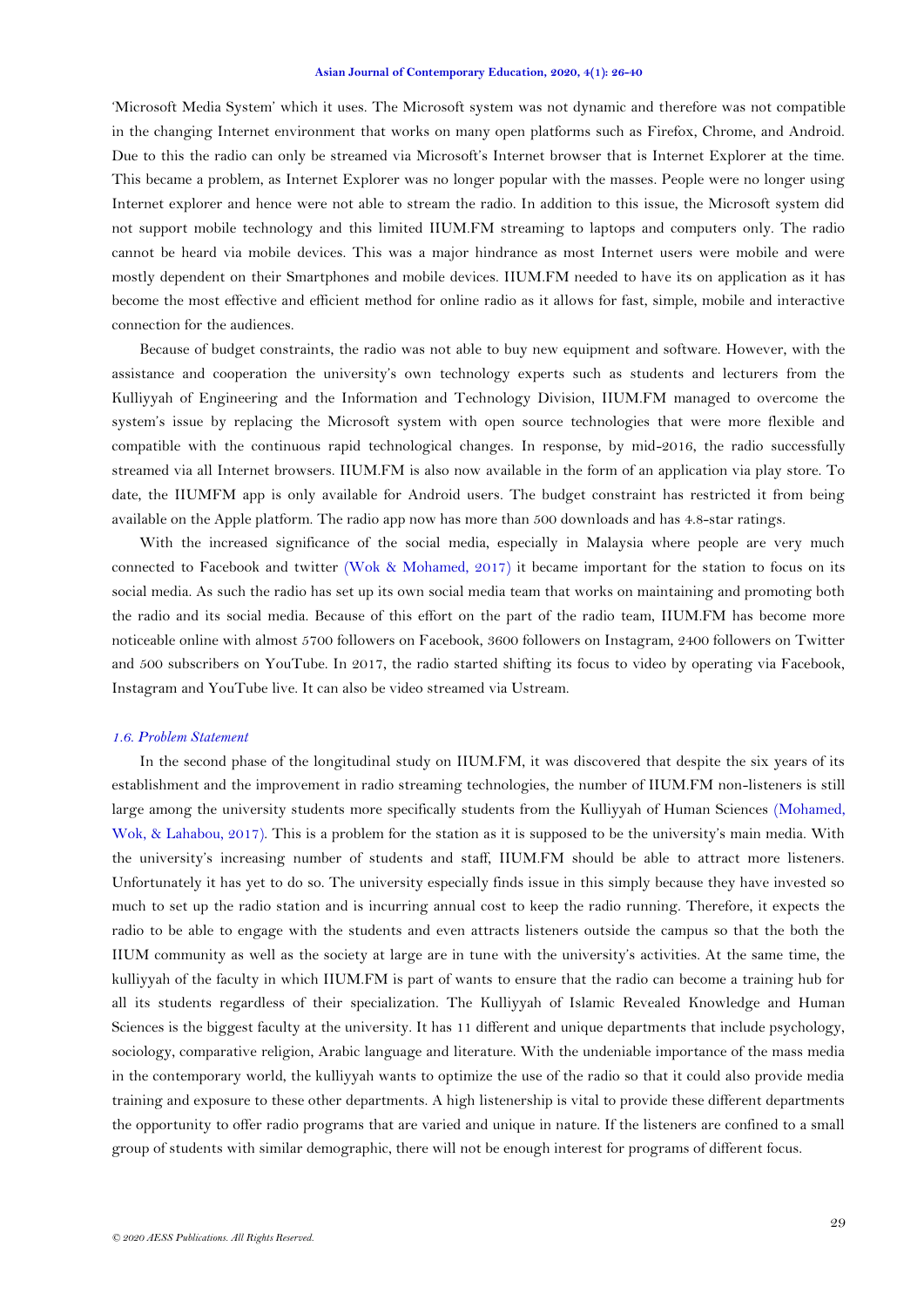Therefore this study can help resolve this problem by will be able to identifying the reasons why some students are not listening to the radio. Although significant improvement has been made especially in terms of the ways the radio can be listened to, it seems that the students are still not driven enough to listen. If the issues of slow internet connection in the campus and the limited ways of accessing the radio were among the main reasons why students were not listening in 2011 [\(Lahabou, 2011\)](#page-13-3) what could be the reasons now. The radio can now be listened to via its own application, web streaming and on social media particularly Facebook. In addition, this study will be able to test the Reason Action Theory by explaining how different factors affect the radio"s listenership. For example, what are the factors that prevent the potential audience from listening to IIUM.FM? If behavioral intention is reflective of the actual behavior, so what drives the non-listeners to listen to IIUM.FM to listen to it?

### *1.7. Research Objectives*

Based on the problems stated above, here are the objectives that drive this study:

- (1) To compare the demographic characteristics, academic-related information and computer-related information of non-listeners.
- (2) To compare the reasons that prevented listening to IIUM.FM.
- (3) To compare the behavioral intention to listen to IIUM.FM.
- (4) To explore factors (internal and external) that motivated the non-listeners to have the intention to listen to IIU.FM.
- (5) To determine the predictors for behavioral intention to listen to IIUM.FM.

#### *1.8. Significance of the Study*

This study is significant in multiple ways. First, it is able to identify the factors preventing the students from listening to IIUM.FM. Thus, it will be able to offer suggestions into how to overcome the different barriers to listenership whether the problems are internal or external. The study could also offer ideas on how to motivate the students to listen to IIUM.FM. These suggestions can be very useful for the management of the radio and the university in general.

Second, the study could provide insights for the radio industry in general. In today's world where media products are very much saturated, media outlets such as radio stations are faced with the challenges of garnering audiences. Radio listeners for example are now spoilt with choices that many stations are forced to become very segmented and specialized and be contented with a small number of listeners. Therefore by understanding the reasons that motivate and demotivate listenership, the radio industry can outline strategies that can help retain their listeners. As such this study should be able to inform the industry about the nature of new radio listeners and how to respond to them.

Third, since this is an academic study, it could add to the understanding of new media technologies by scrutinizing the viability of using the Reception Action Theory (RAT) in explaining how RAT variables explain audience motivation and behavior.

## **2. LITERATURE REVIEW**

## *2.1. The Reason Action Theory*

Reasoned Action Theory [\(Fishbein & Ajzen, 1975\)](#page-13-5) is one of the classical models of persuasion. It is widely used in communication. Basically, the theory helps to explain the relationship between attitude and behavior within human action. The theory predicts that individual will behave according to their attitudes and behavioral intentions. Ultimately, the planned behavior will be performed based on the intention. Intention refers to the cognitive representation of a person"s readiness to perform a given behavior, and it is considered as the immediate determinant of a particular behavior [\(Park, 2007\)](#page-13-6). It is an indication of how hard a person is willing to try and how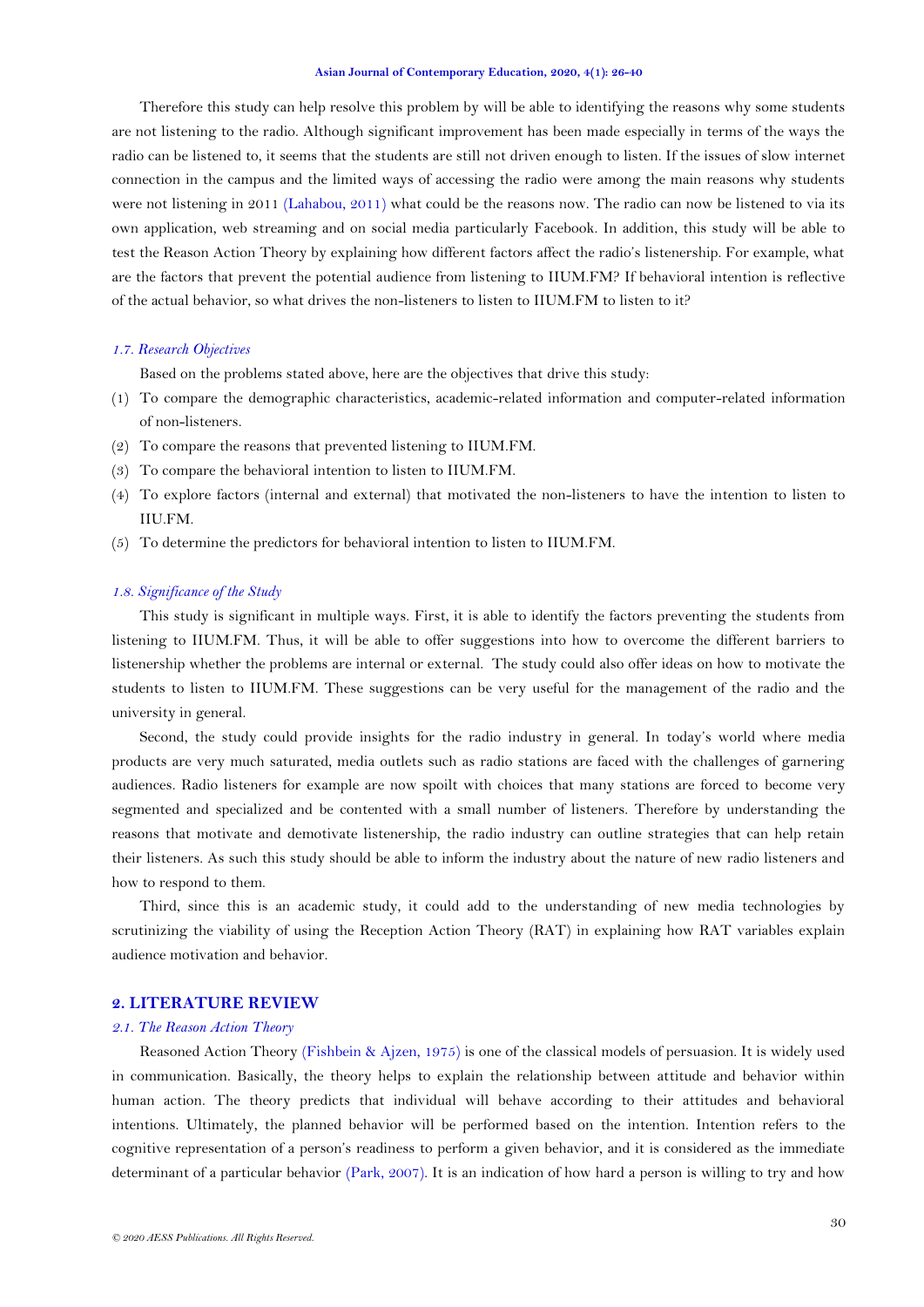#### **Asian Journal of Contemporary Education, 2020, 4(1): 26-40**

much an effort he/she is planning to exert his/her effort to perform the intended behavior. Thus, behavioral intention is the subjective probability of one"s engagement in a particular given behavior [\(Fishbein & Ajzen, 1975\)](#page-13-5).

The TRA is one of the most popular theoretical frameworks to understand one"s behaviors based on attitudinal and social factors [\(Ajzen & Fishbein, 1980\)](#page-13-7). The TRA includes an individual"s intention to perform a behavior, attitudes toward the behavior, and subjective norms, in that an individual"s intentions to perform the behavior in question are determined by attitudes toward the behavior and subjective norms [\(Ajzen & Fishbein, 1980;](#page-13-7) [Fishbein &](#page-13-5)  [Ajzen, 1975\)](#page-13-5).

According to [Kim, Lee, and Yoon \(2015\)](#page-13-8) attitudes toward the behavior refers to the overall evaluations of the performance of a behavior in question, and subjective norms refers to perceived pressure from relevant social networks. Generally, individuals who have more favorable attitudes and perceive stronger subjective norms regarding a behavior are more likely to show greater intentions to perform that behavior. In short, [Young and](#page-14-4)  [McComas \(2016\)](#page-14-4) explained that theory of reasoned action takes into consideration attitudes and beliefs that an individual has about a behavior, as well as perceived social norms and evaluations of potential outcomes in relation to intentions to perform the behavior [\(Ajzen, 1985,](#page-13-9) [1988;](#page-13-10) [Fishbein & Ajzen, 1975,](#page-13-5) [2010\)](#page-13-11).

In the case of IIUM.FM, for example, social norms related to media consumption may influence the uptake of information either by reinforcing or discouraging listening and adoption behaviors. In addition to social norms, [Ajzen. \(2002\)](#page-13-12) discussed the importance of considering both internal (self-efficacy) and external factors when considering how individuals might evaluate potential outcomes. [Young and McComas \(2016\)](#page-14-4) noted that challenges in innovation adoption may arise from not only an individual's sense of self-efficacy, meaning the individual's belief in his or her ability to plan and carry out a behavior, but also external factors beyond individual control, such as the weather or climate change in the case of agriculture. Similarly, in relation to this study, both internal and external factors are important in order to identify the behavioral intentions that can derive the non-listeners to listen to IIUM.FM. The higher the behavioral intention, the higher is the possibility of performing the intended behavior. In this study, behavioral intention to use is defined as a measure of the strength of one"s intention to perform a specific behavior, in this case, to listen to the IIUM.FM. Specifically, it is the strength of a student's intention to listen to IIUM.FM in the future. For this study, it is the dependent variable.

Many contemporary researches have shown that attitudes toward the behavior and subjective norms influence media related intentions such as to accessing health information [\(Montano & Kasprzyk, 2015\)](#page-13-13) to like Facebook pages [\(Kim et al., 2015\)](#page-13-8) to listen to agricultural radio programming [\(Young & McComas, 2016\)](#page-14-4) to accept green information technology [\(Mishra, Akman, & Mishra, 2014\)](#page-13-14) and to shop on Instagram [\(Pookulangara, Parr, Tanoff, &](#page-14-5)  [Nix, 2017\)](#page-14-5).

#### *2.2. Factors Influencing the Behavior Intention to Listen to IIUM.FM*

For this study, three internal and external factors were identified as influencing the behavioral intention to listen to IIUM.FM. The three factors are demographic characteristics (internal), academic related information (external) and computer ownership (external). The internal factors here focus on the non-listeners gender, age and nationality. Since the university has a large number of international students, the non-listeners were divided into two main groups, which are the local Malaysian students, and International students that come from many different countries. Academic related component will inquire about the non-listeners status within the university, which includes the department they belong to and their level of studies. Another external factor considered in the study is the computer related issues. More specifically the study asks about the respondents" ownership of computers and other related devices as will as the availability of Internet connection. These three factors and their corresponding variables will be tested to see whether they influence and affect the non-listeners listening behaviors. The three factors will also be tested together to see whether the relationship is positive or negative.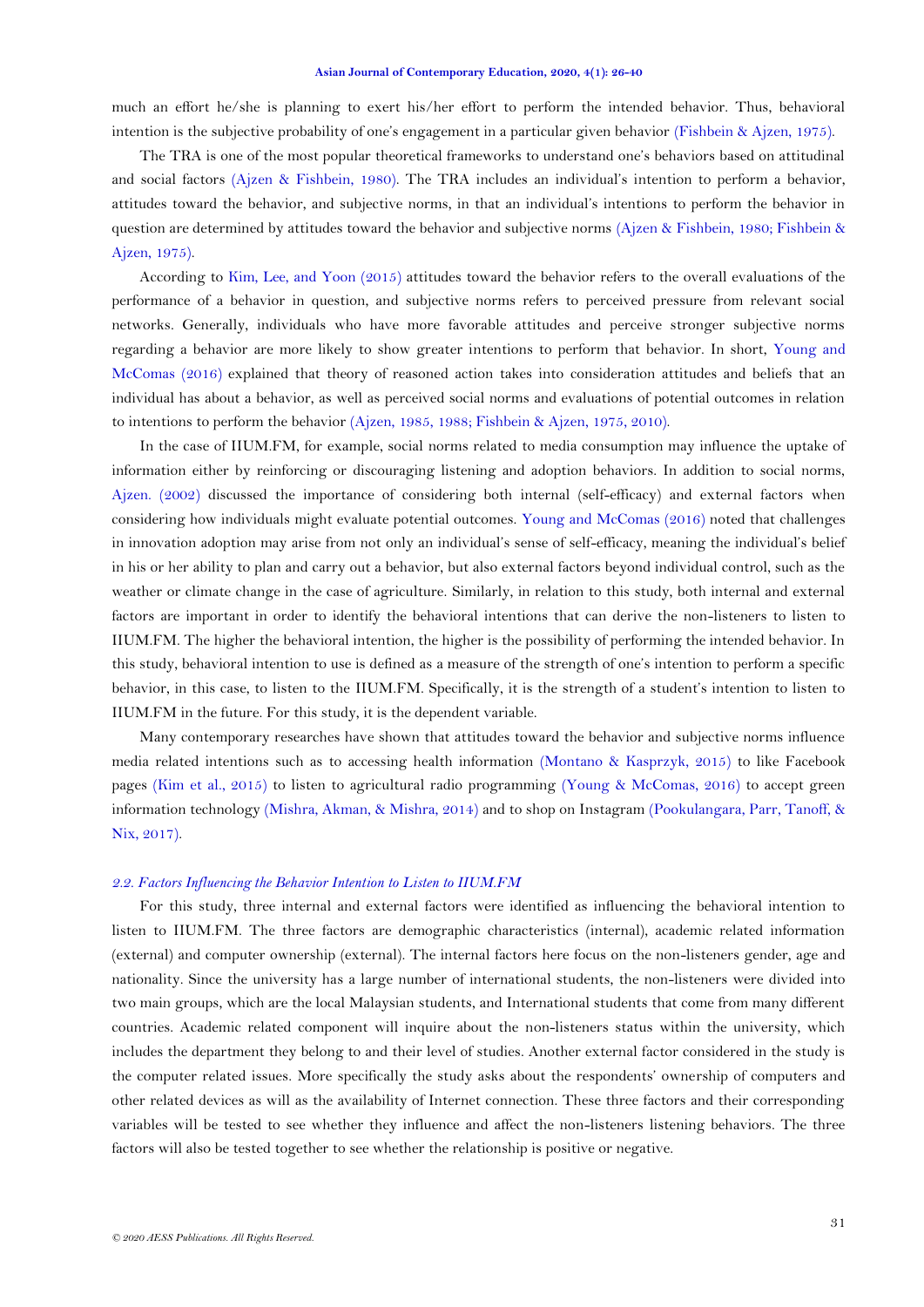### *2.3. Conceptual Framework of the Study*

Based on the literature, the conceptual framework [Figure 1](#page-6-0) is developed, involving demographic characteristics, academic-related information and computer ownership with behavioral intention to listen to IIUM.FM.



**Figure-1.** Conceptual framework for factors influencing behavioral intention.

### <span id="page-6-0"></span>*2.4. Hypotheses of the Study*

Based on the conceptual framework of the study, the following hypotheses are developed.

GH1: There are differences between the various demographic characteristics of the non-listeners in terms of behavioral intention to listen to IIUM.FM.

SH1.1: There are differences between male and female non-listeners in their behavioral intention to listen to IIUM.FM.

SH1.2: There are differences between Malaysian and International non-listeners in their behavioral intention to listen to IIUM.FM.

GH2: There are differences between the various academic-related information characteristics of the non-listeners in terms of their behavioral intention to listen to IIUM.FM.

SH2.1: There are differences between the various departments of the non-listeners in terms of their behavioral intention to listen to IIUM.FM.

SH2.2: There are differences between the various levels of study of the non-listeners in terms of their behavioral intention to listen to IIUM.FM.

GH3: There are differences between the various computer-related informational characteristics of the non-listeners in terms of behavioral intention to listen to IIUM.FM.

SH3.1: There are differences between computer ownership characteristics of the non-listeners in terms of behavioral intention to listen to IIUM.FM.

SH3.2: There are differences between the various Internet connection characteristics of the non-listeners in terms of behavioral intention to listen to IIUM.FM.

GH4: There are association between behavioral intention to listen to IIUM.FM and the inner factors (gender, age, nationality, level of study) and the external factors (computer ownership and having the Internet connection).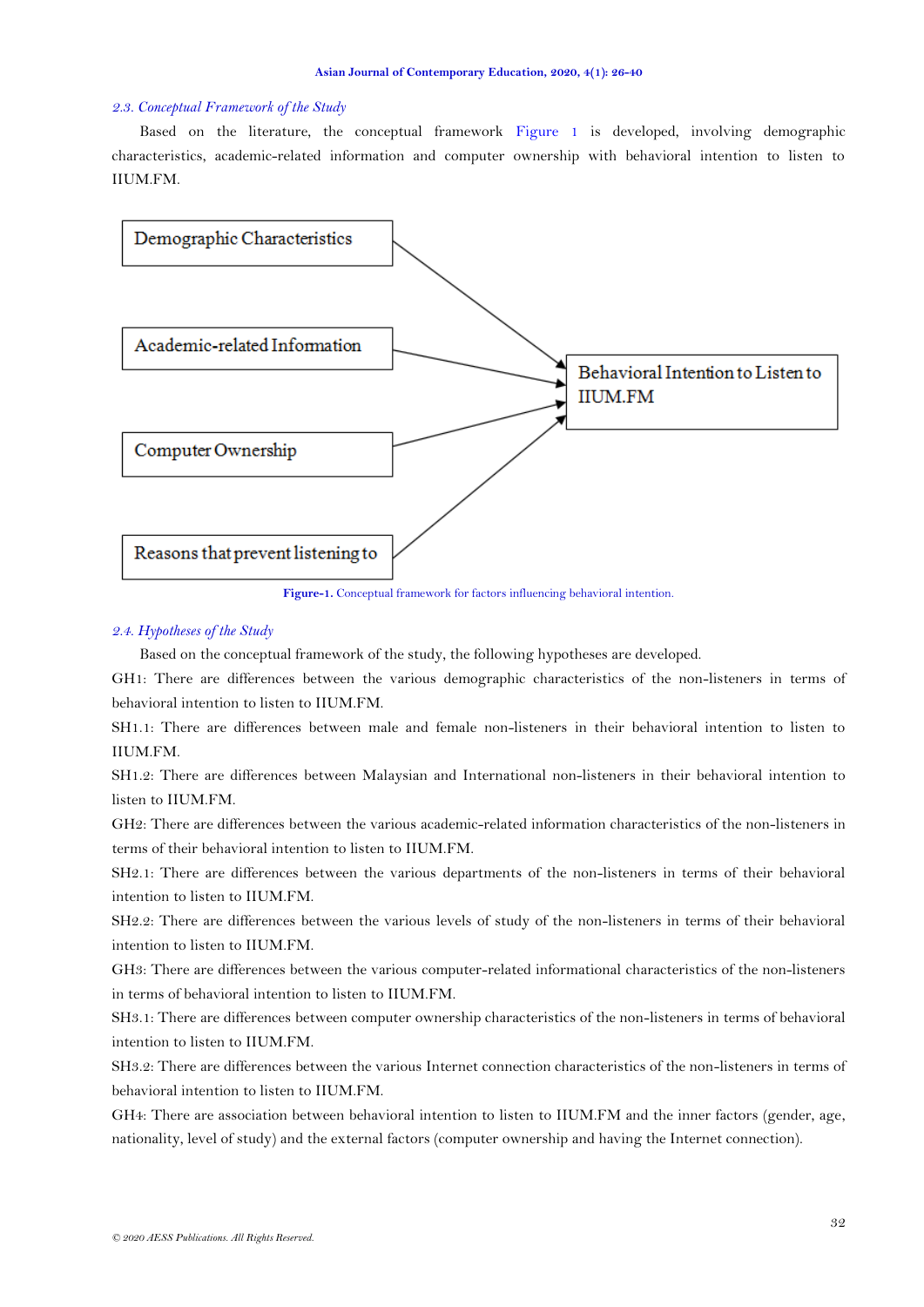GH 5: There is a negative relationship between reasons preventing listening and behavioral intention to listen to IIUM.FM.

## **3. METHODOLOGY**

The study uses a quantitative research design with a cross-sectional survey method using a self-administered questionnaire as the data collection tool to the undergraduate students enrolled in the Human Sciences Division of the Kulliyyah of Islamic Revealed Knowledge and Human Sciences (KIRKHS) at the IIUM Gombak Campus.

## *3.1. Population and Sampling Procedure*

At Phase 1 (Semester 1, 2010/2011), HS Division has 2487 undergraduate students while at Phase 2 (Semester 1, 2016/2017, HS Division has a total of 5000 undergraduate students. A stratified random sampling was employed for both phases, where the stratum used is the department. There are six departments: Communication, English Language and Literature, History and Civilization, political Science, Psychology, and Sociology and Anthropology. A sample of 467 undergraduate students participated in the study.

### *3.2. Research Instrument and Measurement of Variables*

The study uses a questionnaire as the research instrument for data collection. The same questionnaire is used for the Phase 2 data collection. It consists of nine sections: Section 1 for elucidating the demographic characteristics of the respondents, computer ownership and the Internet connect with sub-section on utilization of IIUM.FM. Section 2 on knowledge; Section 3 on perceived usefulness of listening (POUL) to IIUM.FM; Section 4 on perceived ease of listening (PEOL) to IIUM.FM; Section 5 on attitude towards listening to IIUM.FM; Section 6 on actual listening to IIUM.FM; Section 7 on comments and suggestions; Section 8 on reasons that prevent from listening to IIUM.FM; and Section 9 on behavioral intention. For this paper, only Section 1, Section 8 and Section 9 are used for comparison purposes.

Behavioral intention to listen is the degree of the non-listeners intention to listen to IIUM.FM and it is assess with 12 items on a five-point Likert scale where 1=strong disagree, 2=disagree, 3=slightly agree, 4=agree, and 5=strongly agree. An example of the item is "I will listen to the IIUM.FM frequently". There are 8 comparable items for Phase 1 and Phase 2 of the study. Summated score of behavior intention was computed to obtain the mean score.

#### *3.3. Validity and Reliability of the Measurement*

The face validity is obtained through an expert opinion of the items. This research uses the most popular interitem consistency reliability, that is, the Cronbach"s coefficient alpha. The closer the reliability coefficient gets to 1.0, the better is measurement items. Since this paper analyses the non-listeners, therefore, there is only one construct used – the behavioral intention to listen to IIUM.FM with 12 items with Cronbach"s alpha of 0.93 at Phase 1 and alpha of 0.95 at Phase 2.

### *3.4. Data Collection*

The data collection for the Phase 1 was conducted from October 4-7 2010 to generate a total of 467 respondents with 238 listeners (51.0%) and the rest 229 non-listeners (49.0%). For Phase 2, from a total of 468 respondents, 272 are listeners (58.1%) and 196 are non-listeners (41.9%) that are used for comparison purposes. The proportion of listeners has increased over the years, from 51.0% to 58.1% with an increase of 7.1%.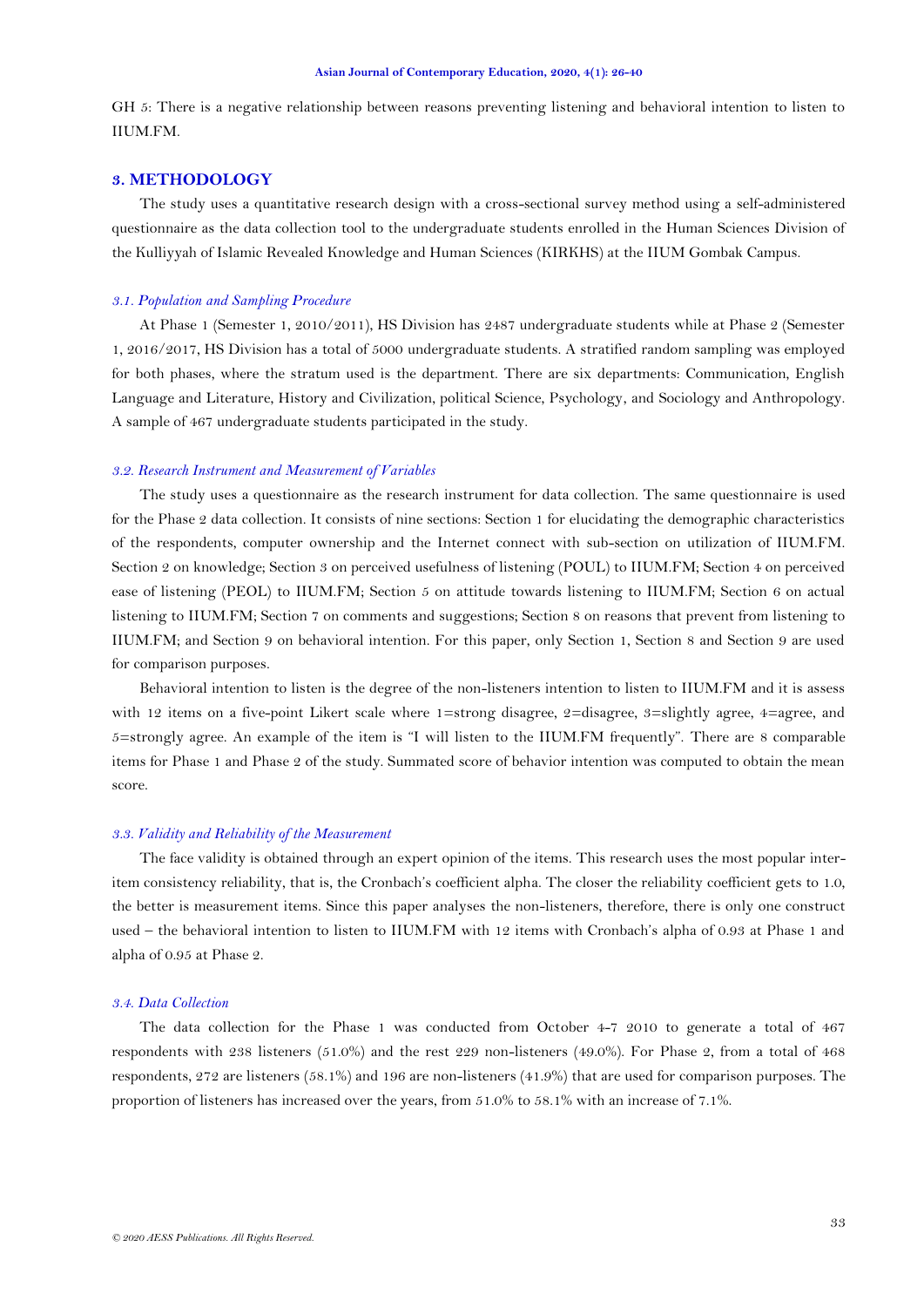#### *3.5. Data Analysis*

Data were analyzed using both descriptive and inferential statistics. For descriptive statistics, frequency, percentage, mean, standard deviation, minimum and maximum are used to describe the differences in the proportion between the two sets of data at Phase 1 and Phase 2. For the inferential statistics, a paired t-test is used to gauge the differences in mean between the two sets of data. In addition to independent t-test (gender, nationality, computer ownership and Internet connection) and ONEWAY ANOVA (department and level of study) that are used to test for the difference between the selected groups, a simple multiple regression analysis is performed to determine the factors that influence and predict behavioral intention to listen to IIUM.FM. In order to perform such analysis, the gender, nationality, computer ownership and Internet connection are coded into dummy variable having a value of 1 as either male, Malaysian, having a computer and the computer is connected to the Internet. Hence, female, International student, without any computer and without the Internet connection are coded as zero  $(0).$ 

### **4. FINDINGS**

#### *4.1. Demographic Characteristics of Non-listeners*

A comparison is made between Phase 1 and Phase 2 for the demographic characteristics of the respondents. Even though there are more non-listeners at Phase 1 ( $n=229$ ) compared to Phase 2 ( $n=196$ ), the proportion of females to males is similar. There are more female non-listeners and male non-listeners. However, the proportion of females at Phase 1 (77.7%) has been reduced to 73.0% at Phase 2 while the reverse happens for the male nonlisteners, an increase of 4.7% from 22.3% at Phase 1 to 27.0% at Phase 2. As for the age, there were younger nonlisteners at Phase 1 (67.2%) compared to Phase 2 (38.8%) while for the older listeners tend to be more at Phase 2 (61.2%) than at Phase 1 (32.8%). The proportion of Malaysian non-listeners has lessen from 86.9% at Phase 1 to 79.1% at Phase 2, yet still remain more that the international undergraduate non-listeners. At the time, the proportion of the international non-listeners has increase form 13.1% at Phase 1 to 20.9% at Phase 2. This implies the trend is similar from Phase 1 to Phase 2 for gender and nationality but this does not hold true for the age group whereby the reverse has happened. At Phase 1, there were more non-listeners for the younger group while for Phase 2; more non-listeners are found to be older students.

### *4.2. Academic Profile of Non-listeners*

The academic profile of the respondents slight varies in terms of department and level of study. There is more Communication students at Phase 2 (56.1%) compared to Phase 1 (16.6%) and IRK students (11.7%) at Phase 2 than at Phase 1 (3.1%). The reverse occurs for other departments. There are more students at Phase 1 coming from the English Language and Literature (29.7%), History and Civilization (10.9%), Political Science (9.2%), Psychology (20.5%) and Sociology and Anthropology (10.0%) than Phase 2. With regarding to level of study, at Phase 1, the number of first year students (46.3%) is more than at Phase 2 (19.9%). However, the number of second year students (39.3%) is more at Phase 2 than Phase 1 (34.1%). Similarly, for third year, the number is more at Phase 2 (22.4%) than at Phase 1. This goes to fourth year students where the number is more at Phase 2 (18.4%) than at Phase 1 (10.4%).

## *4.3. Computer-Related Information*

Two questions are asked pertaining to computer-related profile of the respondents. Almost of the respondents owned a computer at Phase 2 (98.0%) and their computers are connected to the Internet (96.9%). However, the majority of respondents own a computer each (88.2%) that is connected to the Internet (81.2%). This means that nowadays, computer is a must for the students and their computers are mostly connected to the Internet.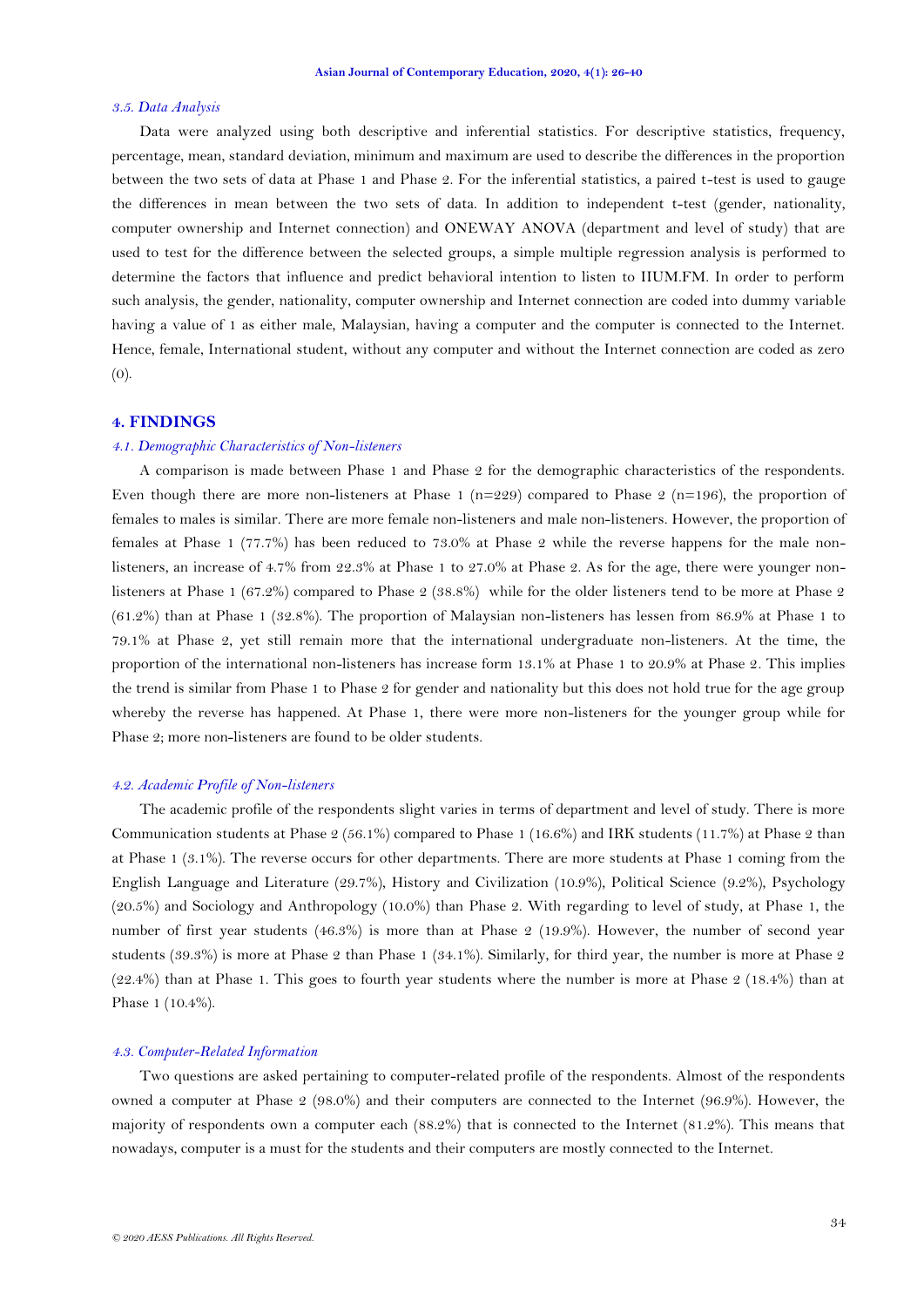#### *4.4. Reasons that Prevent Listening to IIUM.FM*

Despite the fact that the students" computers are connected to the Internet, not all of the students who participated in the study listen to IIUM.FM. The non-listeners for Phase 1 comprises of 229 and at Phase 2, there is slightly less, with only 196 non-listeners.

The reasons for not listening to IIUM.FM are compared and results in [Table 1](#page-9-0) show that their reasons vary At Phase 1, the reasons are mainly that they lack of time (69.0%), they do not know about IIUM.FM (38.4%), they experience a reception problem (37.6%), they do not have a laptop (11.4%), they think that IIUM.FM focuses more on webcasting (23.1%), and they think that IIUM.FM is not beneficial for them (17.5%). At Phase 2, on the other hand, the reasons are slightly different. Their reasons are that they think that IIUM.FM is not interactive (31.6%), the programs are of poor quality (26.5%), the programs distract them from focusing on their studies (16.8%) and they could easily understand the English language used (5.6%). From the results it can be seen that the reasons that prevent listening to IIUM can considered as internal factor, that is, related to the students themselves and also external factors, that is, external and beyond the control of the students themselves. Both internal and external factors are related to one another and they are combined together as an entity.

<span id="page-9-0"></span>

| No.            | <b>Reasons preventing listening</b> |           | Phase 1 $(n=229)$ |           | Phase 2    |
|----------------|-------------------------------------|-----------|-------------------|-----------|------------|
|                |                                     |           |                   |           | $(n=196)$  |
|                |                                     | Frequency | Percentage        | Frequency | Percentage |
| - 1            | I did not know about it (I).        | 88        | 38.4              | 45        | 23.0       |
| $\mathfrak{D}$ | Reception problems $(E)$ .          | 86        | 37.6              | 68        | 34.7       |
| $\sqrt{3}$     | Poor quality of its programs (E).   | 35        | 15.3              | 52        | 26.5       |
| $\bf 4$        | Lack of time $(I)$ .                | 158       | 69.0              | 131       | 66.8       |
| $\overline{5}$ | I don't have a laptop (I).          | 26        | 11.4              | 7         | 3.6        |
| 6              | I cannot easily understand the      | 11        | 4.8               | 11        | 5.6        |
|                | English used (I).                   |           |                   |           |            |
| $\overline{7}$ | It distracts me from focusing on    | 29        | 12.7              | 33        | 16.8       |
|                | my studies $(E)$ .                  |           |                   |           |            |
| 8              | It is not beneficial for me $(E)$ . | 40        | 17.5              | 30        | 15.3       |
| 9              | It focuses more on webcasting       | 53        | 23.1              | 41        | 20.9       |
|                | music $(E)$ .                       |           |                   |           |            |
| 10             | It is not interactive $(E)$ .       | 57        | 24.9              | 62        | 31.6       |
|                | Total                               | ∗         | ₩                 | *         | ∗          |

| Table-1. Reasons that prevent listening to IIUM.FM. |  |  |
|-----------------------------------------------------|--|--|
|-----------------------------------------------------|--|--|

**Note:** \*Multiple responses; I=internal reason; E=external reason.

### *4.5. Behavioral Intention to Listening to IIUM.FM*

Eight items are compared between Phase 1 and Phase 2 for its means difference. The results described in [Table](#page-10-0)  [2](#page-10-0) indicate that all item means have decreased to a certain extent. Specifically, the means difference are calculated manually since Phase 1 data are not accessible and the results are based on [Lahabou \(2011\)](#page-13-3). The results are calculated based on non-listeners using the following formula:

$$
t=(\text{Mean1} - \text{Mean2})/\sqrt{(s_1^2/n_1 + s_2^2/n_2)}
$$

Where: Mean1 is the mean score for Phase 1 and Mean  $2$  is the mean score for Phase  $2$ ;

 $s_1^2$  is the variance for Phase 1 and  $s_2^2$  is the variance for Phase 2; and

n1 is the number of cases for Phase 1 and n2 is the number of case for Phase 2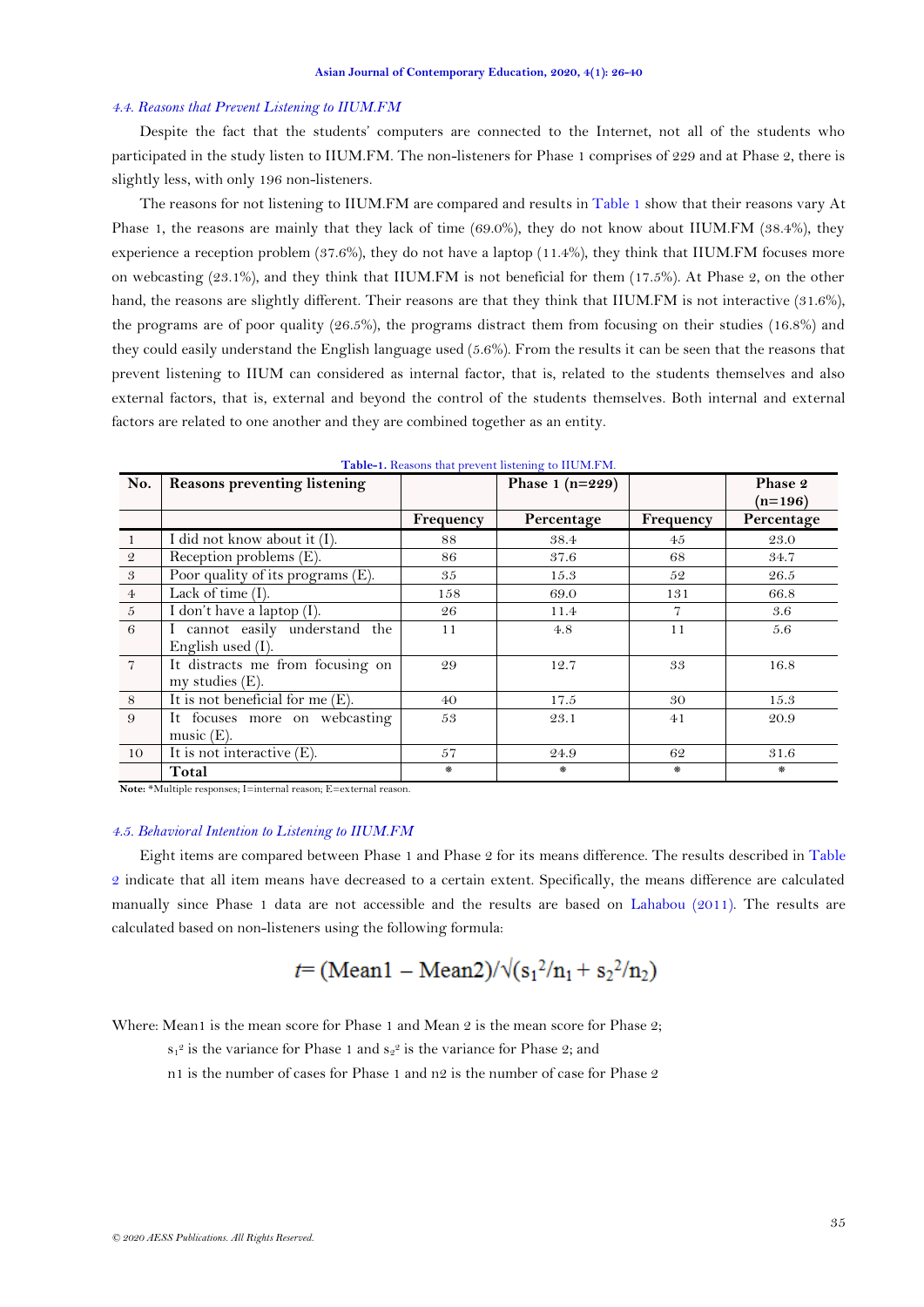| Asian Journal of Contemporary Education, 2020, 4(1): 26-40 |  |  |  |  |
|------------------------------------------------------------|--|--|--|--|
|------------------------------------------------------------|--|--|--|--|

<span id="page-10-0"></span>

| No.            | <b>Intention to Listen</b>                                                                                                                                                                                                                                                                                                         |        | Phase 1<br>$(n=229)$ |        | Phase 2<br>$(n=196)$ |          |          |
|----------------|------------------------------------------------------------------------------------------------------------------------------------------------------------------------------------------------------------------------------------------------------------------------------------------------------------------------------------|--------|----------------------|--------|----------------------|----------|----------|
|                |                                                                                                                                                                                                                                                                                                                                    | M(SD)  | Percentage           | M(SD)  | Percentage           | t        | Change   |
| $\overline{1}$ | I will listen to IIUM.FM in the                                                                                                                                                                                                                                                                                                    | 3.46   | 69.2                 | 3.40   | 68.0                 | 0.644    | Decrease |
|                | near future.                                                                                                                                                                                                                                                                                                                       | (1.00) |                      | (0.92) |                      |          |          |
| $\overline{2}$ | I will listen to IIUM.FM once I                                                                                                                                                                                                                                                                                                    | 3.49   | 69.8                 | 3.28   | 65.6                 | $2.196*$ | Decrease |
|                | know its website.                                                                                                                                                                                                                                                                                                                  | (1.03) |                      | (0.94) |                      |          |          |
| 3              | will<br><b>IIUM.FM</b><br>listen<br>to                                                                                                                                                                                                                                                                                             | 3.08   | 61.6                 | 2.66   | 57.2                 | $4.603*$ | Decrease |
|                | whenever I log on the Internet.                                                                                                                                                                                                                                                                                                    | (0.98) |                      | (0.90) |                      |          |          |
| $\overline{4}$ | will<br>listen<br>IIUM.FM<br>to                                                                                                                                                                                                                                                                                                    | 3.36   | 67.2                 | 3.17   | 63.4                 | $2.028*$ | Decrease |
|                | whenever I am free.                                                                                                                                                                                                                                                                                                                | (0.93) |                      | (0.99) |                      |          |          |
| - 5            | IIUM.FM's<br>will listen<br>to                                                                                                                                                                                                                                                                                                     | 3.52   | 70.4                 | 3.35   | 67.0                 | 1.812    | Decrease |
|                | religious programs.                                                                                                                                                                                                                                                                                                                | (0.98) |                      | (0.95) |                      |          |          |
| -6             | I will listen to IIUM.FM's music                                                                                                                                                                                                                                                                                                   | 3.15   | 63.0                 | 2.99   | 59.8                 | 1.739    | Decrease |
|                | regularly.                                                                                                                                                                                                                                                                                                                         | (0.94) |                      | (0.95) |                      |          |          |
| $\overline{7}$ | I will listen to IIUM.FM's talk                                                                                                                                                                                                                                                                                                    | 3.00   | 60.0                 | 2.99   | 59.8                 | 0.117    | Decrease |
|                | shows frequently.                                                                                                                                                                                                                                                                                                                  | (0.88) |                      | (0.87) |                      |          |          |
| 8              | I will be a loyal listener to                                                                                                                                                                                                                                                                                                      | 2.99   | 59.8                 | 2.64   | 52.8                 | $3.878*$ | Decrease |
|                | IIUM.FM.                                                                                                                                                                                                                                                                                                                           | (0.98) |                      | (0.88) |                      |          |          |
|                | Overall (SD <sub>1</sub> =0.97, SD <sub>2</sub> =0.71)                                                                                                                                                                                                                                                                             | 3.34   | 66.8                 | 3.06   | 61.2                 | $3.426*$ | Decrease |
|                | $\mathbf{M}$ $\mathbf{L}$ $\mathbf{L}$ $\mathbf{L}$ $\mathbf{L}$ $\mathbf{L}$ $\mathbf{L}$ $\mathbf{L}$ $\mathbf{L}$ $\mathbf{L}$ $\mathbf{L}$ $\mathbf{L}$ $\mathbf{L}$ $\mathbf{L}$ $\mathbf{L}$ $\mathbf{L}$ $\mathbf{L}$ $\mathbf{L}$ $\mathbf{L}$ $\mathbf{L}$ $\mathbf{L}$ $\mathbf{L}$ $\mathbf{L}$ $\mathbf{L}$ $\mathbf{$ |        |                      |        |                      |          |          |

| Table-2. Behavioral intention to listen to IIUM.FM. |
|-----------------------------------------------------|
|-----------------------------------------------------|

**Note:**  $t=1.96$  ( $p=0.05$ ).

Results show that there is a decrease in the number of respondents who pledge to listen to IIUM.FM. Specifically, the number of respondents has lessened for their willingness to listen to IIUM.FM: once I know its website (*t*=2.196*, p<*.05); whenever I log on the Interne (*t*=4.603*, p<*.05); whenever I am free (*t*=2.028*, p<*.05); and to be a loyal listener to IIUM.FM ( $t=3.878$ ,  $p<0.05$ ); ( $t=2.196$ ,  $p=0.05$ ). Even the overall intention to listen to IIUM.FM has reduced (*t*=3.426*, p<*.05).

Despite the time of the study, the behavioral intention can motivated by the respondents willingness to listen IIUM.FM"s religious programs, listen to it I the near future, and will listen to it once they know its website, whenever they are free and to IIUM's music regularly. The intention can be considered as a promise to the actual behavior once the requirement and the pledge are met. However, the respondents at both Phase 1 and Phase 2 can promise that they will listen to IIUM.FM"s talk shows frequently, whenever they log on the Internet and be loyal listeners to IIUM.FM.

## *4.6. Comparison within Factors Influencing Behavioral Intention to Listen to IIUM.FM*

The factors influencing intention to listen to IIUM.FM are mainly the internal factors (personal traits and academic-related information) and external factors (computer-related information). The internal factors are the personal attributes (gender, age and nationality) and the academic-related information (department and level of study) while the external factor is mainly the computer-related information. Both t-test (independent t-test) and ONEWAY ANOVA are performed to determine the factors influencing the intention to listen to IIUM.FM.

[Table 3](#page-11-0) show that there is no difference between males (*M*=2.922, *SD*=0.778) and females (*M*=3.107, *SD*=0.687) despite the fact the females are more like to listen to the IIUM.FM compared to the males (*t*=−1.592, *p*=.113). Results show that there is a difference between the Malaysians (*M*=3.126, *SD*=0.672) and the international students ( $M=2.797$ ,  $SD=0.816$ ) when their difference is significant ( $t=2.632$ ,  $p=0.009$ ). The Malaysians have the intention of listening to IIUM.FM more than the International students.

Despite the fact that IIUM.FM is under the purview of the Department of Communication but all HS Division students are allowed to participate while the Communication students are encourage to take part especially those under the Electronic Media Specialization. Nonetheless, there is difference in terms of department as there is no significant difference between them (*F*=1.083, *p*=.374). However, year of study shows a significant difference between Second Year students (*M*=3.238, *SD*=2.797; *F*=4.400, *p*=.005). Year of study explain for 6.5% of the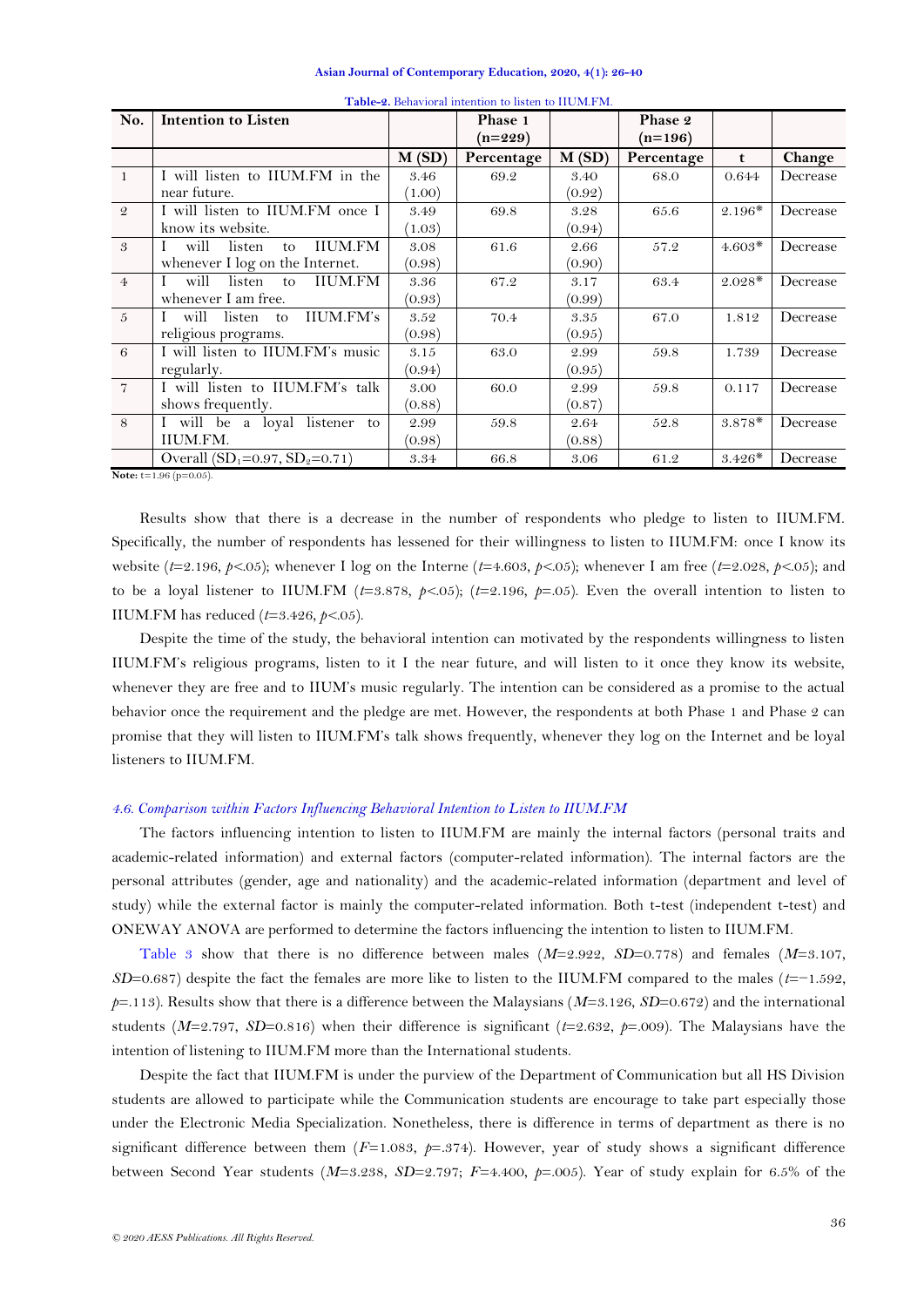behavioral intention to listen to IIUM.FM. Nonetheless, there is no aspects of the external factors are significantly different.

## *4.7. Relationship between Factors Influencing and Behavioral Intention to Listen to IIUM.FM*

All factors influencing the behavioral intention to listen to IIUM.FM are tested for their relationship with one another in [Table 3.](#page-11-0) However, only the factors influencing the behavioral intention to listen to IIUM are explained in detailed.

The factors that are significantly related to behavioral intention to listen to IIUM.FM are nationality and level of study. It is found that Malaysians are more likely to listen to IIUM.FM than the international students (*r*=.187, *p*=.005). Their relationship is weak positive. In terms of the level of study, those in the lower level of study are more likely to listen to the IIUM than those in the higher level of study (*r*=−.179, *p*=.006). This is because their relationship is weak negative.

The correlation between reasons that prevent listening to IIUM.FM (*M*=2.462, *SD*=1.825) and behavioral intention (*M*=3.058, *SD*=0.715) is weak, negative significant (*r*=−.255, *p*=.000). This means the less is the number of reasons that prevent listening to the IIUM.FM, the higher is the behavioral intention to listen to IIUM.FM. Therefore, it is suggested that is possible all the reasons that prevent the listening should be eliminated.

<span id="page-11-0"></span>

| Variable    | Intention      | Gender         | Age            | Nationality    | Level        | Computer     | Internet     | Reasons      |
|-------------|----------------|----------------|----------------|----------------|--------------|--------------|--------------|--------------|
| $(N=193)$   |                |                |                |                | of           | ownership    | connection   |              |
|             |                |                |                |                | study        |              |              |              |
| Behavioral  | $\mathbf{1}$   |                |                |                |              |              |              |              |
| intention   |                |                |                |                |              |              |              |              |
| Gender      | $r = -114$ ,   | $\mathbf{1}$   |                |                |              |              |              |              |
| (1, 0)      | $p = 0.057$    |                |                |                |              |              |              |              |
| Age         | $r = -105$ ,   | $r = 124$ ,    | 1              |                |              |              |              |              |
|             | $p = 0.072$    | $p = 0.043$    |                |                |              |              |              |              |
| Nationality | $r = 187$ ,    | $r = -0.244$ , | $r = -156$ ,   | 1              |              |              |              |              |
| (1, 0)      | $p = 0.005$    | $p = .000$     | $p = 0.015$    |                |              |              |              |              |
| of<br>Level | $r = -179$ ,   | $r = -141$ ,   | $r = 129$ ,    | $r = 124,$     | $\mathbf{1}$ |              |              |              |
| study       | $p = 0.006$    | $p = 0.025$    | $p = 0.037$    | $p = .043$     |              |              |              |              |
| Computer    | $r = 0.056$ ,  | $r = -160$ ,   | $r = -0.017$ , | $r = -0.074$ , | $r = 165$ ,  | 1            |              |              |
| ownership   | $p = 0.218$    | $p = 0.013$    | $p = .409$     | $p = 152$      | $p = 011$    |              |              |              |
| (1, 0)      |                |                |                |                |              |              |              |              |
| Internet    | $r = 0.025$ ,  | $r=-.096$ ,    | $r = .009$ ,   | $r = -0.092$ , | $r = 159$ ,  | $r = .393,$  | $\mathbf{1}$ |              |
| connection  | $p = .365$     | $p = .093$     | $p = 0.450$    | $p = .103$     | $p = 0.014$  | $p = .000$   |              |              |
| (1, 0)      |                |                |                |                |              |              |              |              |
| Reasons     | $r = -0.255$ , | $r = .020,$    | $r = -117$ ,   | $r = 0.074$ ,  | $r = .082,$  | $r = -001$ , | $r = -001$ , | $\mathbf{1}$ |
| that        | $p = .000$     | $p = 89$       | $p = 0.053$    | $p = 153$      | $p = 128$    | $p = .494$   | $p = 0.493$  |              |
| prevent     |                |                |                |                |              |              |              |              |
| listening   |                |                |                |                |              |              |              |              |

**Table-3.** Correlations between behavioral intention and selected variables.

## *4.8. Predictors for Behavioral Intention to Listen to IIUM.FM*

Further analysis using a simple multiple regression is performed to determine the predictors of behavioral intention to listen to IIUM.FM in [Table 4.](#page-12-0) Results show that to a certain extent to intention to listen to IIUM.FM already exist as reflected in the constant  $(t=5.292, p=0.00)$ . The best predictor is to eliminate the reasons that prevent listening to IIUM.FM (Beta=−.261, *t*=−3.825, *p*=.000), followed by nationality (Beta=.216, *t*=−3.021, *p*=.003), and level of study (Beta=−.204, *t*=−2.878, *p*=.004). This means that the Malaysians are more likely to listen to IIUM.FM that the International students. In addition, the students who are registered in the lower level of study are more likely to listen to IIUM.FM than the higher level of study.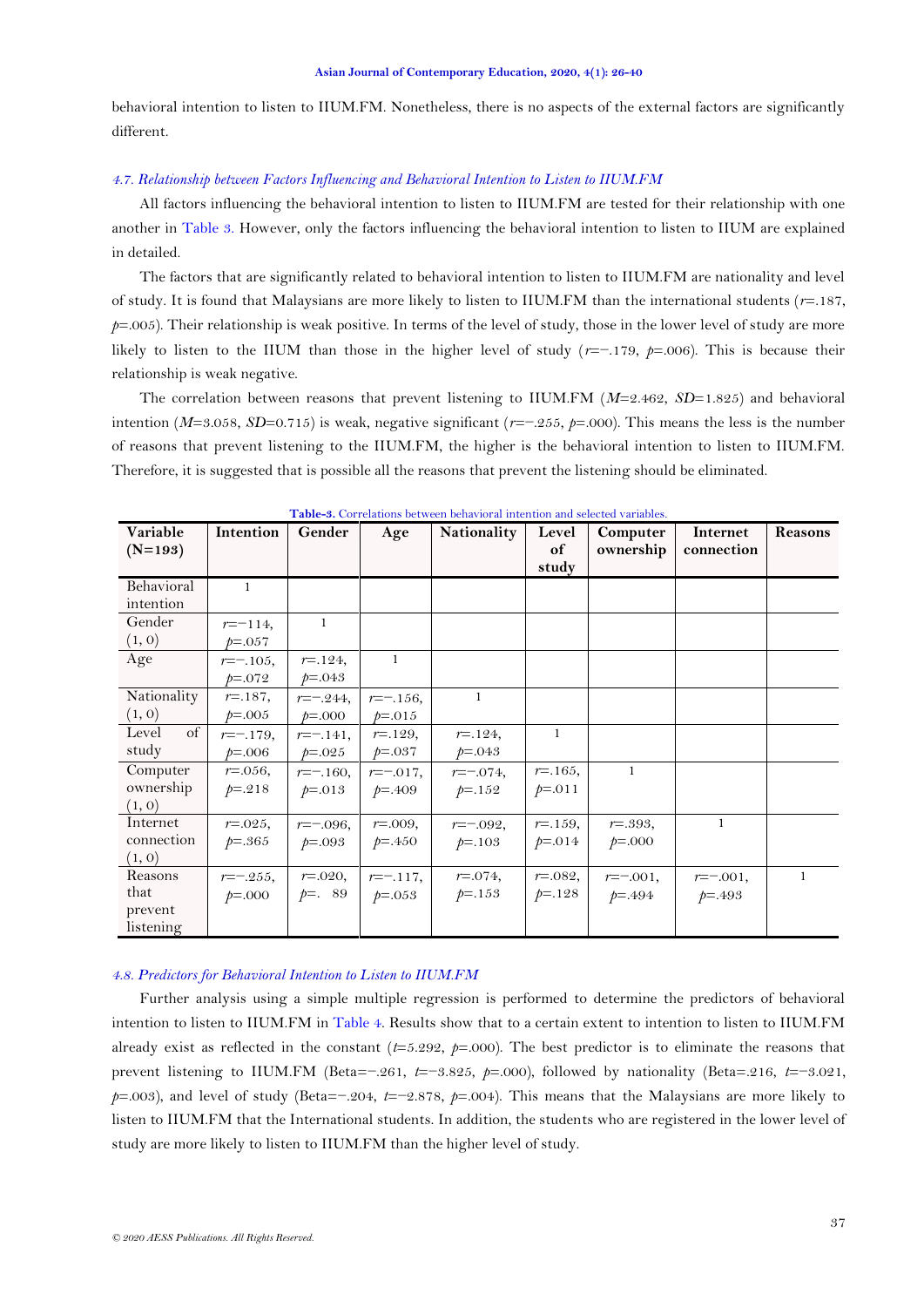| Asian Journal of Contemporary Education, 2020, 4(1): 26-40 |  |  |  |
|------------------------------------------------------------|--|--|--|
|------------------------------------------------------------|--|--|--|

<span id="page-12-0"></span>

| Model | Variable            | Unstandardized<br>coefficient |                   | <b>Standardized</b><br>coefficient |          |      |
|-------|---------------------|-------------------------------|-------------------|------------------------------------|----------|------|
|       |                     | B                             | <b>Std. Error</b> | <b>Beta</b>                        |          |      |
|       | Constant            | 3.265                         | .617              |                                    | 5.292    | .000 |
|       | Gender              | $-.097$                       | .115              | $-.060$                            | $-0.841$ | .401 |
|       | Age                 | $-.019$                       | .020              | $-.068$                            | $-.966$  | .335 |
|       | Nationality         | .380                          | .126              | .216                               | 3.021    | .003 |
|       | Level of Study      | $-.144$                       | .050              | $-.204$                            | $-2.878$ | .004 |
|       | Computer ownership  | .396                          | .373              | .079                               | 1.063    | .289 |
|       | Internet connection | .166                          | .303              | .041                               | 0.549    | .584 |
|       | Reasons             | $-.103$                       | .027              | $-.261$                            | $-3.825$ | .000 |

**Note:** F=5.153, df=7,185, p=.000; R=.404, R2=.163, R2Adj.=.131.

## **5. DISCUSSION AND CONCLUSION**

This study starts with acknowledging that there are still a significant number of students who are not listening to IIUM.FM, the campus radio. Despite the time difference, both studies conducted found that the numbers of nonlisteners are still very high. In the initial study conducted in 2011, 229 (49%) or almost half out of the 467 respondents did not listen to the radio. In this 2016 study, 196 or 41.9% out of the 468 respondents are nonlisteners. Although there is a decrease in the percentage of non-listeners that is from 49% to 41.9%, the fall is not significant enough indicating that after almost 5 years, the radio did not manage to attract majority of the students to become listeners. Despite a formidable improvement in the ownership of computers and better internet connection, the students are still indicating that they are not motivated enough to listen. The study found that despite the decreasing reasons preventing the respondents from listening to the radio, the intention to listen to the radio is not improving but rather deteriorating (refer [Table 4\)](#page-12-0). This means that the students are simply not motivated to listen to the radio even though they now have better access to technology and less internal and external barriers. As such the radio management needs to really consider why the students are not driven to listen to the radio. For example, publicity and the promotional announcement should be aggressively done to encourage more listenership. The content and programming should also be more competitive and attractive to the students. This is important especially when there are so many other media outlets that are taking the students" interest.

The study is not without its limitation. One of its limitations is that the study is confined mainly to those students in Human Sciences Division of the Kulliyyah of Islamic Revealed Knowledge and Human Sciences. Therefore, future study pertaining to IIUM.FM should be extended to other faculties (kulliyyah) and other branches of IIUM Campuses such as at Kuantan Campus, Jalan Duta Campus, and Gambang Campus. This is because the content of the programs is not limited to IIUM Gombak Campus only, but it goes beyond it. Anyway, the program can be listened to online, meaning that everywhere where there is Intenet connection. Another shortcoming is that the study is not able to address the significance of social media followers. Today's media ratings not only include actual numbers of listenership but also the numbers of followers on the social media. This is because, in commercial radio, social media ratings are also used to attract advertisers [\(Mohamed. & Azzman, 2018\)](#page-13-15). Social media followers are also informed about the radio's content and programming as they are constantly updated via the social media. As such, while the number of listeners of IIUM.FM does not indicate the major increase from 2011, IIUM.FM managed to gather a significant number of followers on the social media which was non-existent 6 years ago. Therefore, in future, the study should address more than just listenership but also consider radio exposure and reception via the social media. A new model of measuring radio reception that goes beyond listenership will also help the radio industry in general to understand the new patterns in the relationship between audiences and technological change.

In short, when considering only the listenership, the acceptance of IIUM.FM does not experience a significant change from 2011. As such, more effort must be taken to ensure that consistent increase in listenership is achieved.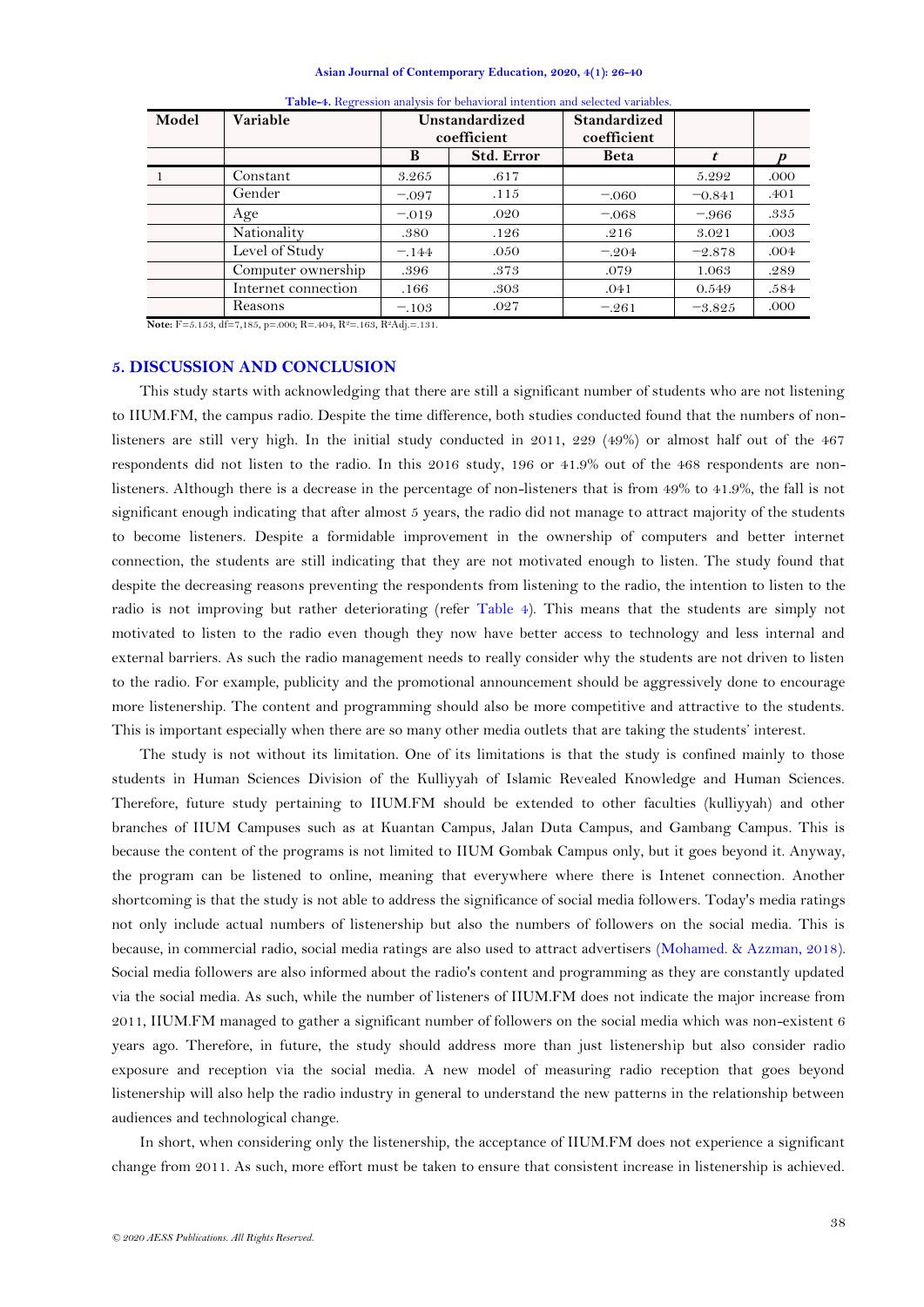While it has been stated that there are other important indicators such as the social media reach that should be considered, listenership is evidently the main business for radio. As such, IIUM.FM needs to take all actions, either in the form of promotion or a new method of programming. Students involved in the radio must be trained to understand that technological advancement highly impact listenership and as such, they need to always be alert and informed of new technological updates.

It should be interesting to explore the potential of improving the programs to suit to the needs of the audience and to catch their attention. Possibly, another possibility is to have a content analysis of the comments and suggestions given in the IIUM.FM Facebook and Instagram.

> Funding: This research paper is funded by the International Islamic University Malaysia's Research Management Centre under the IIUM Research Acculturation Grant Scheme (Project ID: I-RAGS18-002-0003). **Competing Interests:** The authors declare that they have no competing interests.

> **Acknowledgement:** The authors would also like to acknowledge Mahaman Lahabou for his contribution to this study.

## **REFERENCES**

- <span id="page-13-9"></span>Ajzen, I. (1985). From intentions to actions: A theory of planned behavior. In Action control (pp. 11-39). Berlin, Heidelberg: Springer.
- <span id="page-13-10"></span>Ajzen, I. (1988). *Attitudes, personality and behavior*. Chicago: Dorsey.
- <span id="page-13-7"></span>Ajzen, I., & Fishbein, M. (1980). *Understanding attitudes and predicting social behavior*. Englewood Cliffs, N.J: Prentice Hall.
- <span id="page-13-12"></span>Ajzen., I. (2002). Perceived behavioral control, self-efficacy, locus of control, and the theory of planned behavior 1. *Journal of Applied Social Psychology, 32*(4), 665-683.Available at: https://doi.org/10.1111/j.1559-1816.2002.tb00236.x.
- <span id="page-13-1"></span>Ashraf, S. I. (2014). Campus radio against conflict: The case study in the university of Peshawar. *Journal of Islamic Communication, 4*(2), 177-197.
- <span id="page-13-0"></span>Fauteux, B. (2015). Campus frequencies:"Alternativeness" and Canadian campus radio. *Interactions: Studies in Communication & Culture, 6*(1), 29-46.Available at: https://doi.org/10.1386/iscc.6.1.29\_1.
- <span id="page-13-5"></span>Fishbein, M., & Ajzen, I. (1975). *Belief, attitude, intention, and behavior: An Introduction to theory and research*. Reading, MA: Addison-Wesley.
- <span id="page-13-11"></span>Fishbein, M., & Ajzen, I. (2010). *Predicting and changing behavior: The reasoned action approach*. New York: Psychology Press.
- <span id="page-13-8"></span>Kim, S., Lee, J., & Yoon, D. (2015). Norms in social media: The application of theory of reasoned action and personal norms in predicting interactions with Facebook page like ads. *Communication Research Reports, 32*(4), 322-331.Available at: https://doi.org/10.1080/08824096.2015.1089851.
- <span id="page-13-3"></span>Lahabou, M. (2011). *Human science students' acceptance of IIUM.FM: A test of the technology acceptance model.* Unpublished Master Thesis at the International Islamic University Malaysia (IIUM).
- <span id="page-13-2"></span>MCMC. (2007). Guideline on the provision of FM campus radio service (Mcmc/G/07/07 – Campus Radio). Retrieved from https:/[/www.mcmc.gov.my/skmmgovmy/files/attachments/MCMC\\_G\\_07\\_07.pdf](http://www.mcmc.gov.my/skmmgovmy/files/attachments/MCMC_G_07_07.pdf)
- <span id="page-13-14"></span>Mishra, D., Akman, I., & Mishra, A. (2014). Theory of reasoned action application for green information technology acceptance. *Computers in Human Behavior, 36*, 29-40.Available at: https://doi.org/10.1016/j.chb.2014.03.030.
- <span id="page-13-4"></span>Mohamed, S., Wok, S., & Lahabou, M. (2017). Technological development and its impact on student reception of a campus radio. *Journal of Education and Learning, 7*(1), 103-115.
- <span id="page-13-15"></span>Mohamed., S., & Azzman, T. S. A. T. M. (2018). The islamization of the Malaysian media: A complex interaction of religion, class and commercialization. *Intellectual Discourse, 26*(2), 635–658.
- <span id="page-13-13"></span>Montano, D. E., & Kasprzyk, D. (2015). Theory of reasoned action, theory of planned behavior, and the integrated behavioral model. *Health Behavior: Theory, Research and Practice, 70*(4), 231.
- <span id="page-13-6"></span>Park, J. H. (2007). *Factors influencing the adoption of open access publishing.* Unpublished Doctoral Dissertation. Graduate School, Syracuse University.